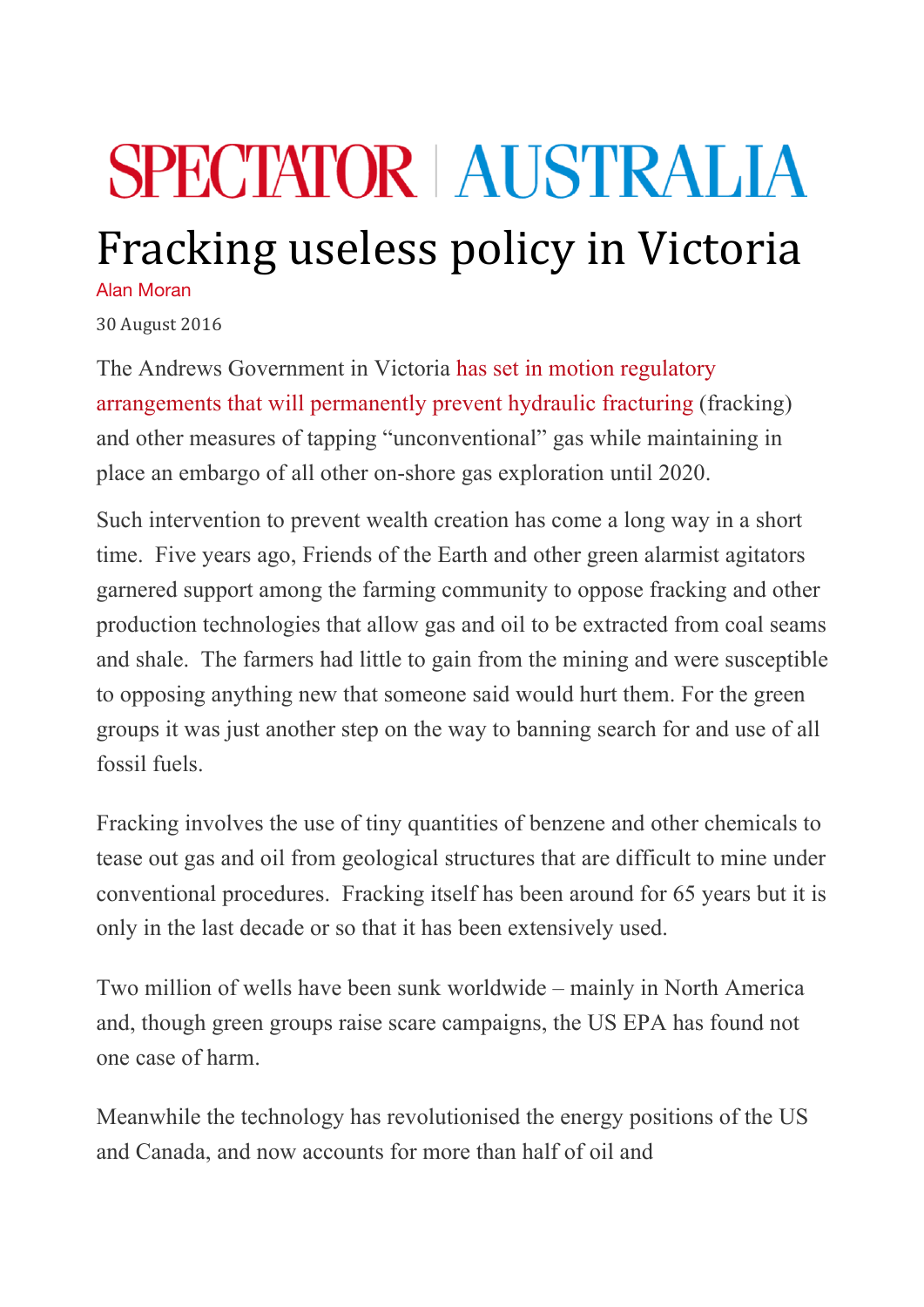gas production. Though the Obama Administration has been antagonistic, banning fracking on federal lands and opposing pipelines carrying the gas the technology has transformed the US into a net energy exporter. In Canada it has driven down electricity generation costs – in the case of Ontario from the previous five cents per kWh to two cents – and a tenfold expansion is expected over the next 25 years. Energy developments based on fracking and similar technologies have been a rare bright spot in the US economy over the past decade.

Green groups have had great success in focussing opposition to the technology in Australia.

Only in Queensland has the government placed few restraints on unconventional gas production. Even so coal seam gas now accounts for one-third of total Australia production with most of the Queensland supply earmarked for export.

Working with shock-jock Alan Jones with a claim that fracking will harm farming green groups have bullied the NSW government to place 90 per cent of the state off-limits to the technology.

Even greater damage has been done in Victoria. Spooked by the FoE campaign, a pusillanimous Victorian Coalition government in 2012 placed a temporary ban on fracking for gas and gas exploration generally. Reviews of this, notably by Peter Reith, found that the technology poses no threat and the bans can only harm the state's economy.

But Victoria's Coalition opposition made it clear that they would extract political capital from an ALP government relaxation of the embargo. This may have been instrumental in ensuring an Andrews government that is, in any event, opposed to fossil fuel energy is now to impose a permanent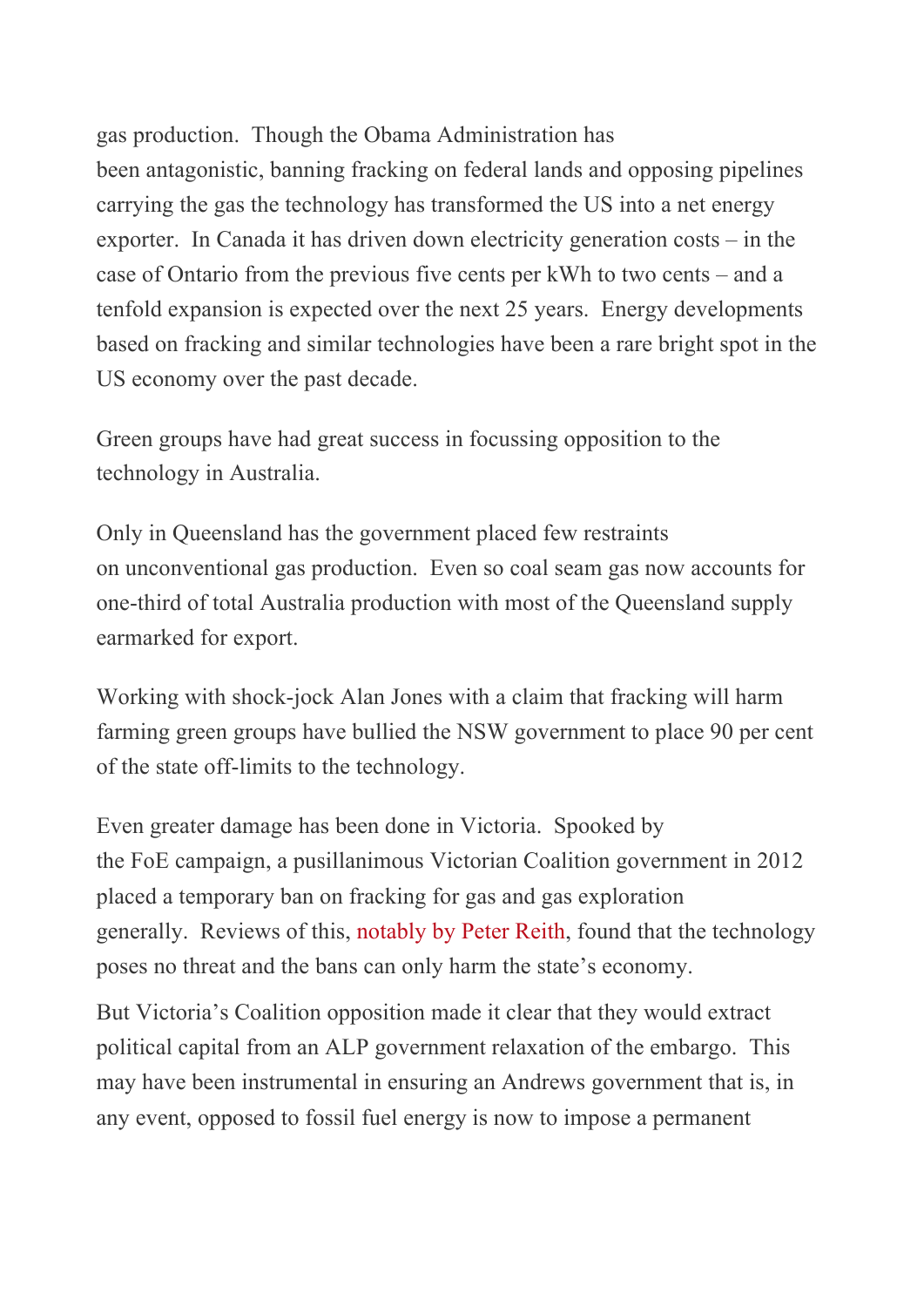ban on fracking and other methods of extracting unconventional gas. It is also to extend the embargo on conventional gas exploration at least until 2020.

Green groups have expressed disappointmner that a window has been left open for conventional exploration after 2020. Astonishingly, the state shadow energy and resources minister, the Liberal's David Southwick, said that, in adopting the Opposition's own policy, "Daniel Andrews is condemning Victorians to higher energy costs at a time when cost of living pressures are making life tough."

Nobody knows how much potential wealth is being locked away as a result of Victoria's ban on gas exploration. The US Energy Department puts prospectivity in Australia as comparable to that of the US. It is certain that the policy will mean dearer domestic gas and electricity prices. It is even possible that the policy is preventing a vast new source of income being created.

All this is being prevented by a body politic that is extremely risk averse and refuses to take on leadership roles to combat green mysticism.

The Andrews Government in Victoria has set in motion regulatory arrangements that will permanently prevent hydraulic fracturing (fracking) and other measures of tapping "unconventional" gas while maintaining in place an embargo of all other on-shore gas exploration until 2020.

Such intervention to prevent wealth creation has come a long way in a short time. Five years ago, Friends of the Earth and other green alarmist agitators garnered support among the farming community to oppose fracking and other production technologies that allow gas and oil to be extracted from coal seams and shale. The farmers had little to gain from the mining and were susceptible to opposing anything new that someone said would hurt them. For the green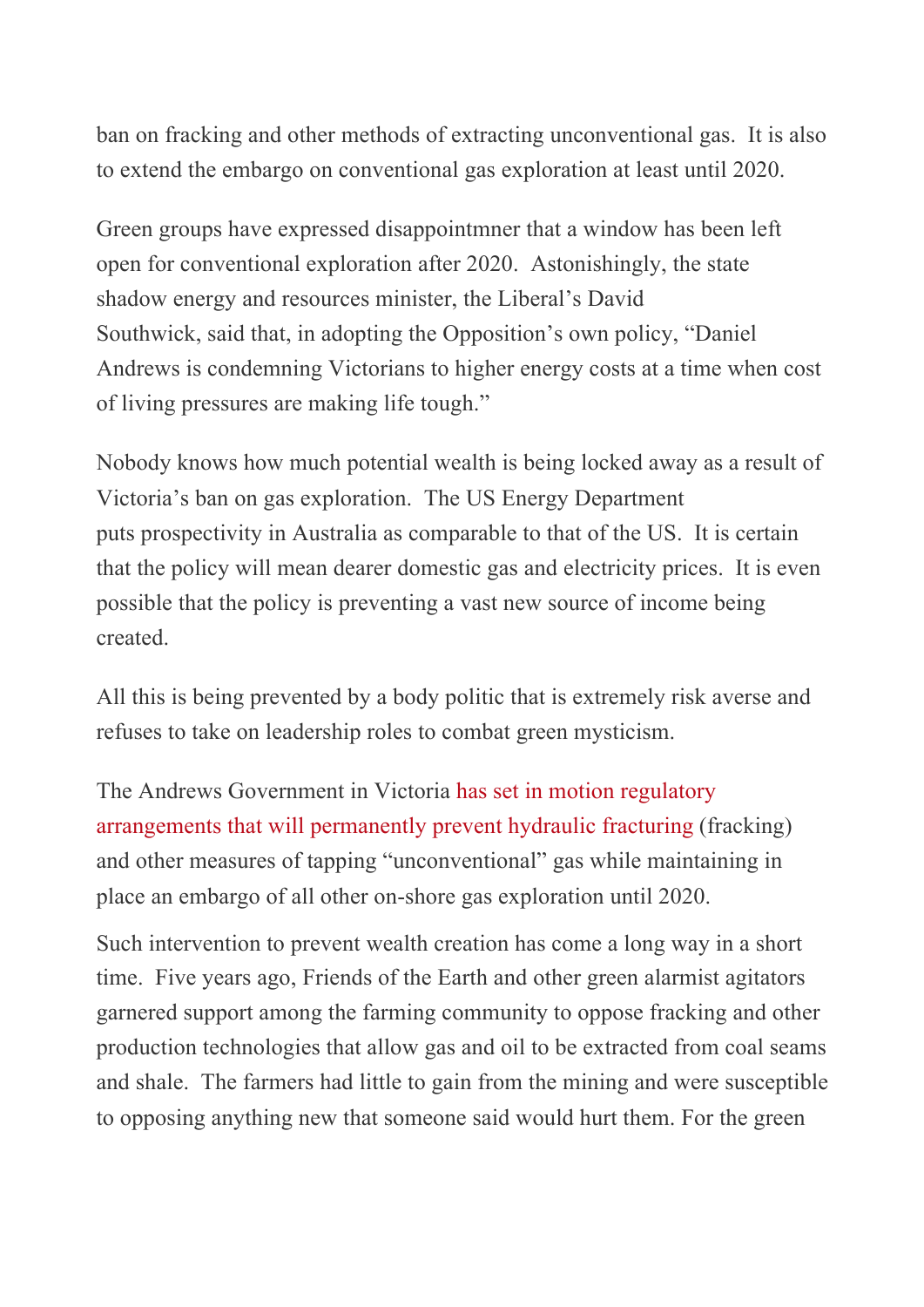groups it was just another step on the way to banning search for and use of all fossil fuels.

Fracking involves the use of tiny quantities of benzene and other chemicals to tease out gas and oil from geological structures that are difficult to mine under conventional procedures. Fracking itself has been around for 65 years but it is only in the last decade or so that it has been extensively used.

Two million of wells have been sunk worldwide – mainly in North America and, though green groups raise scare campaigns, the US EPA has found not one case of harm.

Meanwhile the technology has revolutionised the energy positions of the US and Canada, and now accounts for more than half of oil and gas production. Though the Obama Administration has been antagonistic, banning fracking on federal lands and opposing pipelines carrying the gas the technology has transformed the US into a net energy exporter. In Canada it has driven down electricity generation costs – in the case of Ontario from the previous five cents per kWh to two cents – and a tenfold expansion is expected over the next 25 years. Energy developments based on fracking and similar technologies have been a rare bright spot in the US economy over the past decade.

Green groups have had great success in focussing opposition to the technology in Australia.

Only in Queensland has the government placed few restraints on unconventional gas production. Even so coal seam gas now accounts for one-third of total Australia production with most of the Queensland supply earmarked for export.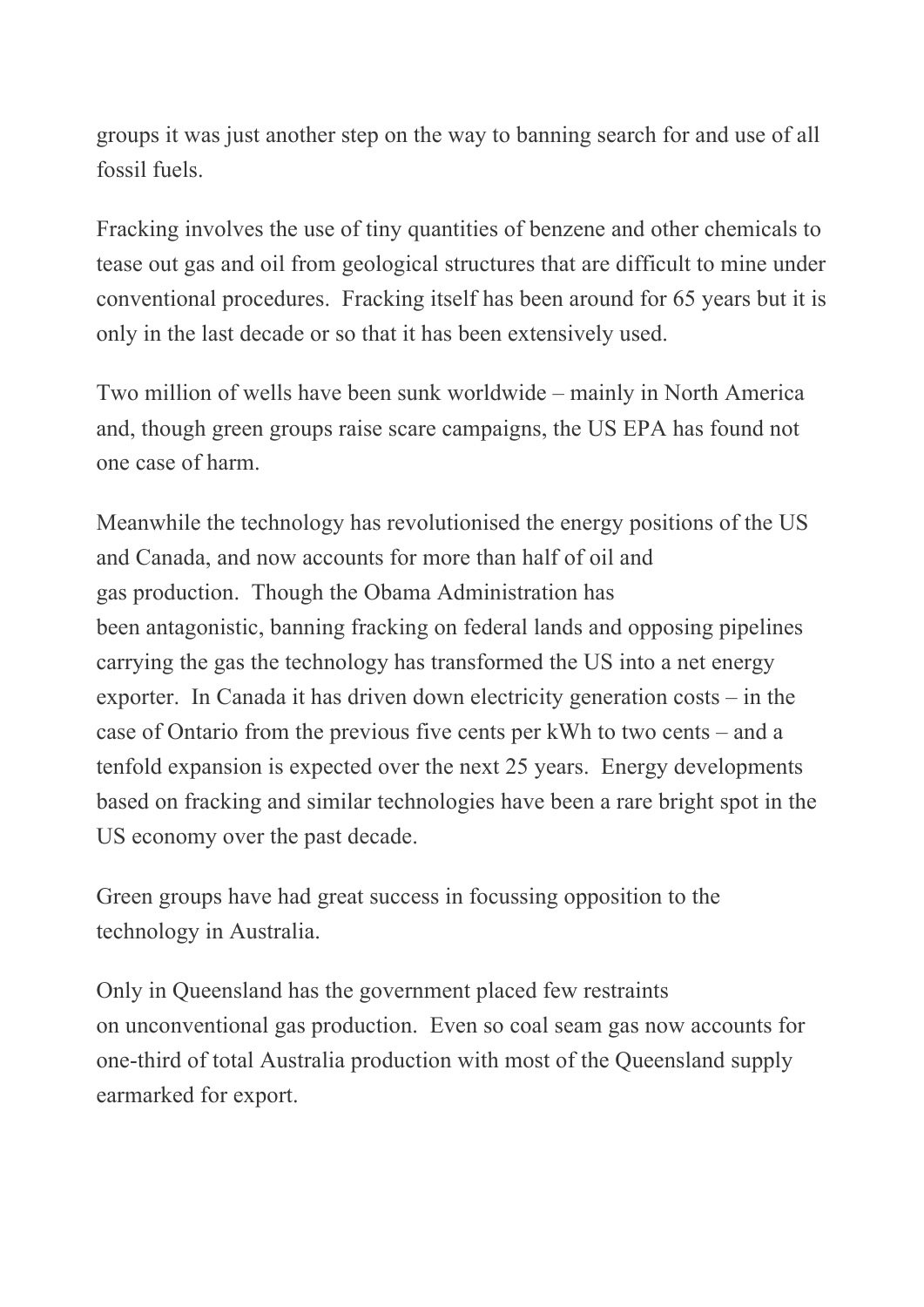Working with shock-jock Alan Jones with a claim that fracking will harm farming green groups have bullied the NSW government to place 90 per cent of the state off-limits to the technology.

Even greater damage has been done in Victoria. Spooked by the FoE campaign, a pusillanimous Victorian Coalition government in 2012 placed a temporary ban on fracking for gas and gas exploration generally. Reviews of this, notably by Peter Reith, found that the technology poses no threat and the bans can only harm the state's economy.

But Victoria's Coalition opposition made it clear that they would extract political capital from an ALP government relaxation of the embargo. This may have been instrumental in ensuring an Andrews government that is, in any event, opposed to fossil fuel energy is now to impose a permanent ban on fracking and other methods of extracting unconventional gas. It is also to extend the embargo on conventional gas exploration at least until 2020.

Green groups have expressed disappointmner that a window has been left open for conventional exploration after 2020. Astonishingly, the state shadow energy and resources minister, the Liberal's David Southwick, said that, in adopting the Opposition's own policy, "Daniel Andrews is condemning Victorians to higher energy costs at a time when cost of living pressures are making life tough."

Nobody knows how much potential wealth is being locked away as a result of Victoria's ban on gas exploration. The US Energy Department puts prospectivity in Australia as comparable to that of the US. It is certain that the policy will mean dearer domestic gas and electricity prices. It is even possible that the policy is preventing a vast new source of income being created.